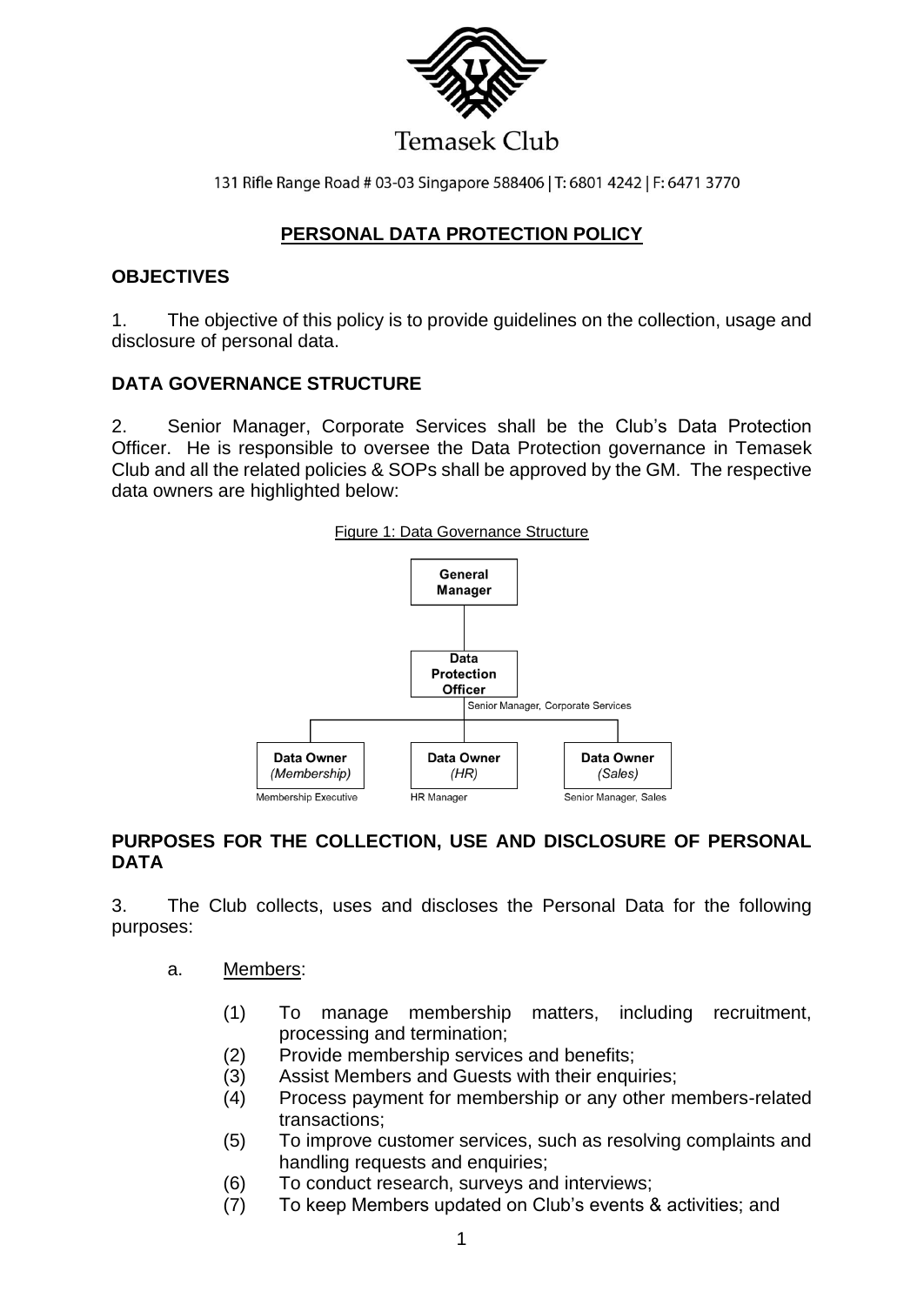(8) To verify identity for the purposes of membership application.

## b. Employees:

- (1) Assessing potential employees' suitability for the job;
- (2) Verifying potential employees' information and conducting background & reference checks;
- (3) Headcount and payroll planning & execution;
- (4) Performance management;
- (5) Workforce development, training and certification;
- (6) Approving, monitoring and providing employees with benefits and employability services;
- (7) General administration and record keeping;
- (8) Maintain emergency contact details;
- (9) Audit, risk management and security compliance purposes;
- (10) Internal investigations and legal proceedings;
- (11) To comply with applicable laws and regulations;
- (12) To verify identity for the purposes of membership application or employment application.
- c. Customers (Sales):
	- (1) To follow up on any sales enquiries;
	- (2) To coordinate and facilitate the delivery of events & activities;
	- (3) Process payment for events & activities conducted;
	- (4) To improve customer services, such as resolving complaints and handling requests;
	- (5) To conduct research, surveys and interviews;
	- (6) To updated on Club's events & activities, e.g. wedding fair.

# **COLLECTION OF PERSONAL DATA**

4. The Personal Data can be collected from the following means when:

a. MINDEF provides the personal data of its active servicemen for the automatic membership.

b. Potential Members (non-active servicemen) sign up for Club Membership.

- c. Members register for Club events, courses or activities.
- d. Members or Guests request the Club to contact them.
- e. Members or Guests respond to the Club's promotion.

f. Members or Guests access the Club's social platforms or perform online transaction.

g. Members or Guests respond to the Club's request for additional Personal Data.

h. Members or Guests submit their Personal Data to the Club for any reasons.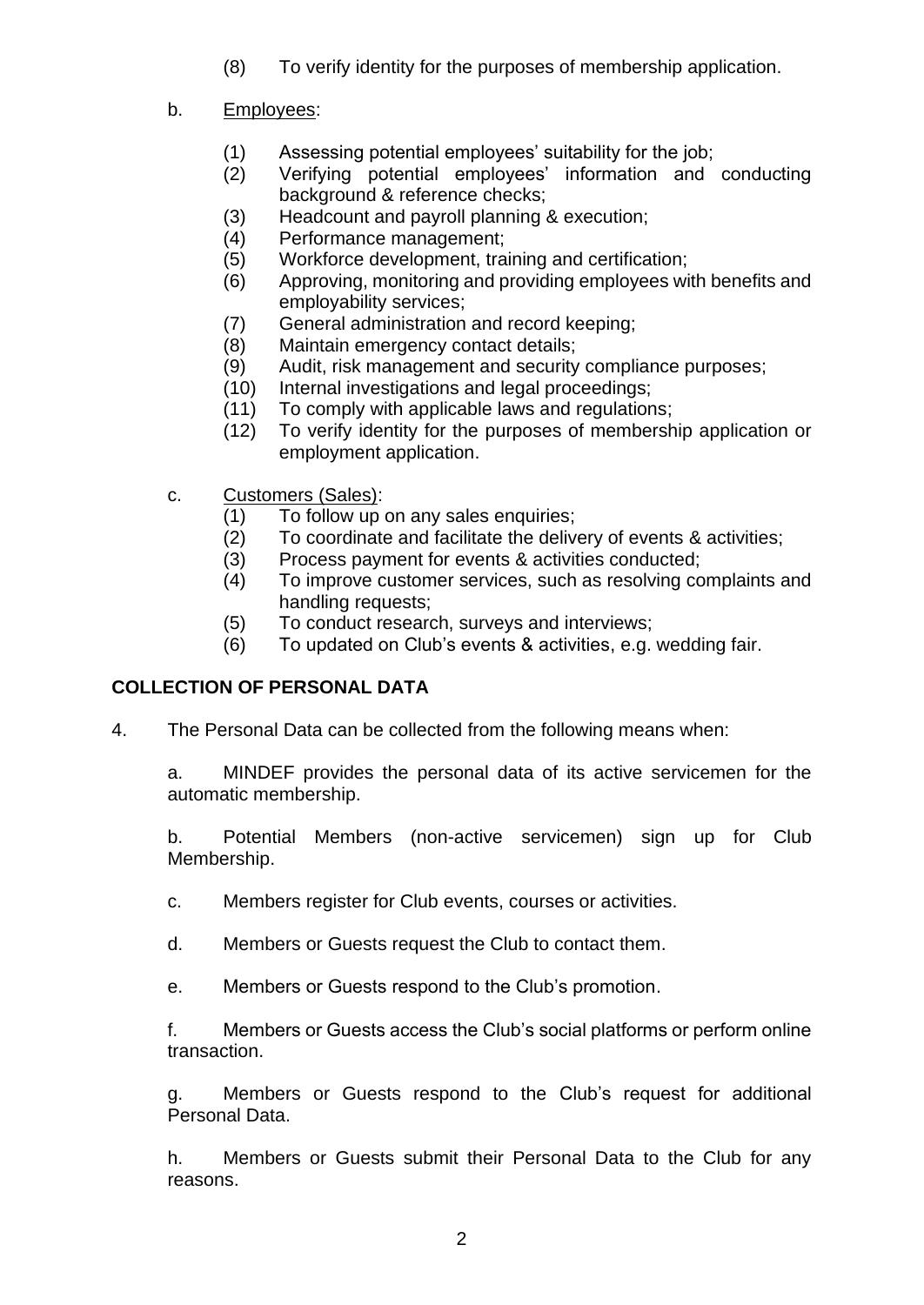i. Members submit the Personal Data of their spouse and/or other dependents for membership services on their behalf and with their consent in accordance with this Policy and, in respect of minors (i.e. individuals under 18 years of age) or individuals not legally competent to give consent, in which they were appointed to act for their spouse and/or other dependents, to consent on their behalf to the processing of their Personal Data in accordance with this Policy.

j. Members or Guests browse the Club's website or related online platform where the Club may collect or analyse information such as number of users and their frequency of use, the number of page views (or page impressions) that occur on the Club's website for the purpose of improving customer's experience.

k. Potential employees and/or relevant third parties (e.g. recruitment agencies) provide their personal data to apply for a position in the Club.

5. Unless permitted under the PDPA or any other laws, regulations and guidelines, Temasek Club shall not collect personal data without the consent of the individual.

6. The Club may continue to use the personal data of an individual collected before 2 July 2014 (the effective date of the data protection provisions of the PDPA), for the purposes for which the personal data was collected as stated in para 3 above unless the individual has withdrawn consent.

7. The Club may monitor or record phone calls and customer-facing interactions for quality assurance, employee training and performance evaluation, identity verification purposes, feedback, respond to Members and Guests' queries or requests to resolve complaints and other related purposes. Such monitoring or recording will be in accordance with applicable law.

# **CONSENT**

8. It is important to note that the PDPA does not apply to business contact information. Business contact information refers to individual's name, position name or title, business telephone number, business address, business electronic mail address or business fax number and any other similar information about the individual, not provided by him or her solely for his or her personal purposes.

9. For the avoidance of doubt, the Club is not required to obtain consent before collecting, using or disclosing any business contact information or comply with any other obligations in the Data Protection Provisions in relation to business contact information.

#### **MARKETING**

10. From time to time, the Club may contact Members or Guests via mail, electronic mail, telephone (call or text), facsimile or social medial platforms, to inform them about club-related benefits, services and activities.

11. Members or Guests who do not wish to receive marketing or promotional materials may request to be excluded in the mailing list by informing the Club via [membership@temasekclub.org.sg.](mailto:membership@temasekclub.org.sg) However, the Club may still call, notify or send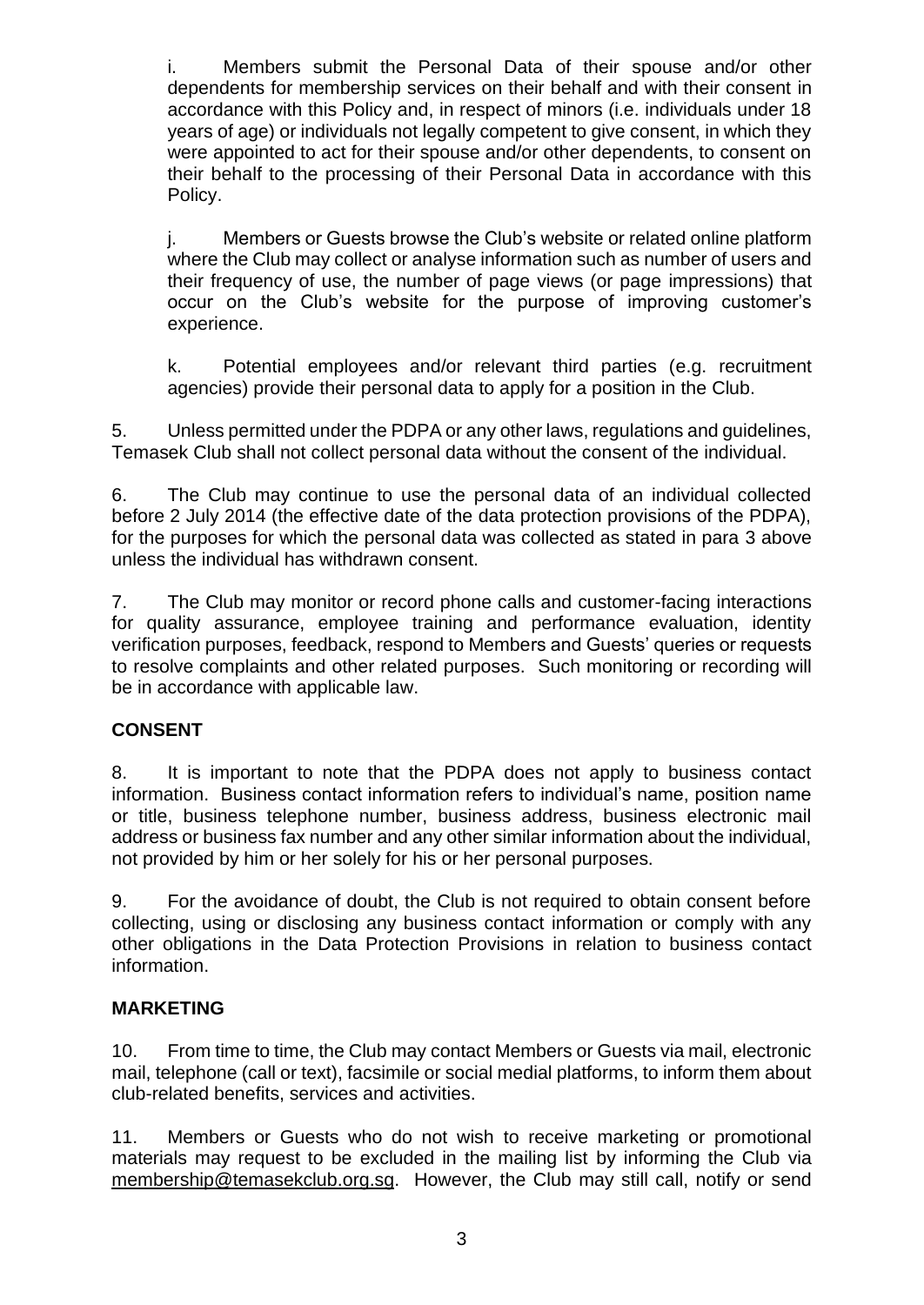non-marketing messages or information such as surveys, customer-service notices and other service-related notices or the following:

a. To facilitate, complete or confirm a transaction that the Member or Guest has previously agreed to enter into with the Club;

b. To deliver services that the Member or Guest is entitled to receive under the terms of a transaction that the Club has previously agreed to enter into with the Member or Guest.

c. To provide subscription, membership services or comparable ongoing commercial relationship involving the use of the services offered by the Club.

# **THIRD PARTY SITES**

12. The Club's website will not provide links to other websites operated by thirdparties independent of the Club. The Club is not responsible for the privacy practices of such websites operated by third parties, who may be associated with Temasek Cub directly or indirectly. Members, Guests and Staff are encouraged to learn about the privacy policies of such third-party websites by checking the policy of the respective sites.

## **WITHDRAWAL OF PERSONAL DATA**

13. Members or Guests who wish to withdraw their consent to any use or disclosure of their Personal Data, as set out in this Personal Data Protection Policy, may contact us via [membership@temasekclub.org.sg.](mailto:membership@temasekclub.org.sg) However, the Members or Guests would be informed that the Club may not guarantee the effective provision of membership or related services.

## **PROTECTION**

14. The Club shall implement appropriate and reasonable technical, physical, electronic and procedural security measures to ensure the security of the Personal Data against risks of unauthorised access, collection, use, disclosure, copying, modification, disposal or similar risks, in accordance with applicable laws.

15. All employees' hardcopy personal files shall be maintained by the HR Department under lock and key.

16. The Club shall regularly review and implement appropriate security measures when processing and retaining personal data.

17. All employees shall handle Personal Data with strict confidentiality, failing which they may be subject to disciplinary action.

18. The Club shall impose compliance with data confidentiality requirements on its agents, third party service providers, consultants and professional advisors in its working relationships and/or agreements with these parties.